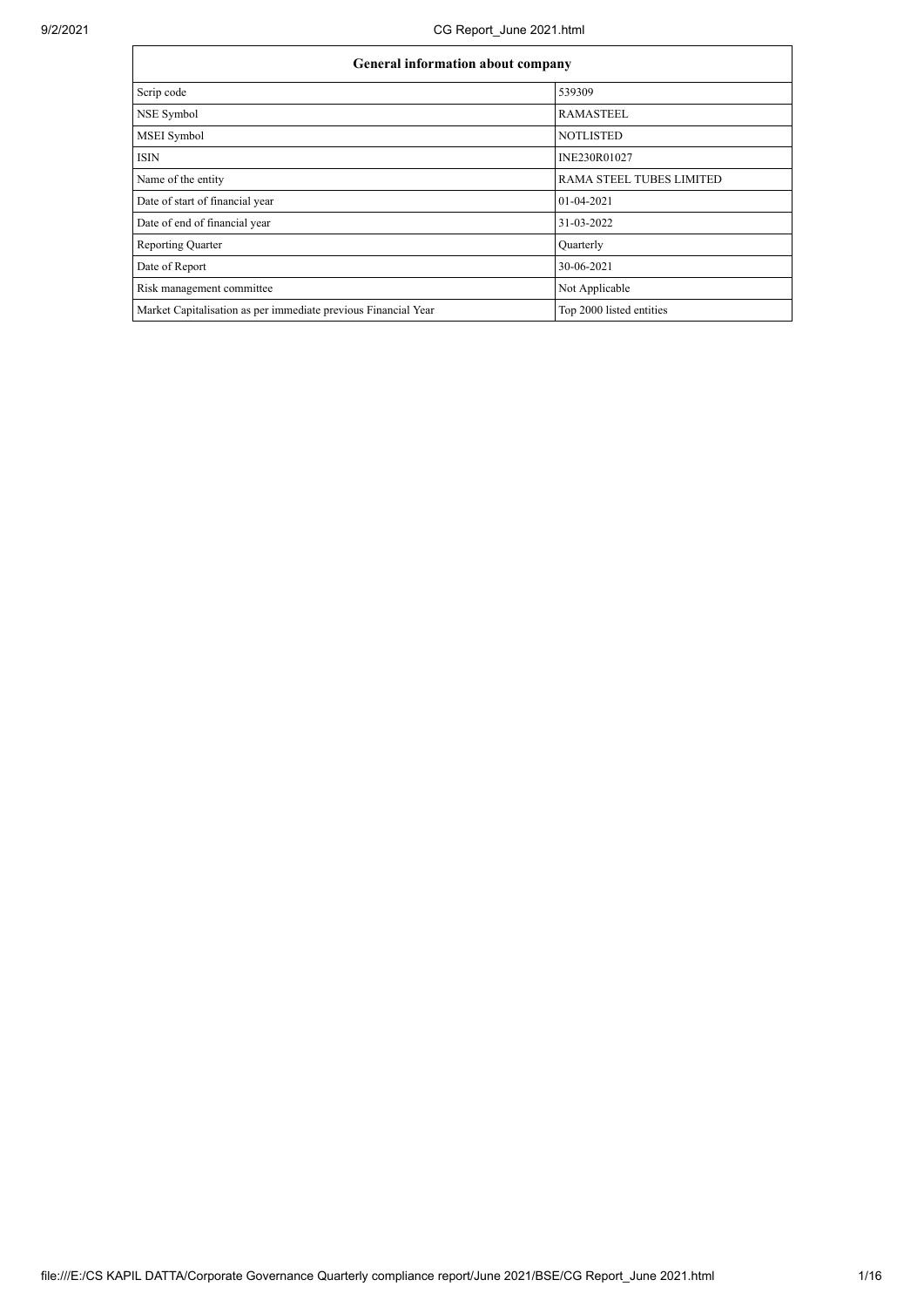## **Annexure I**

## **Annexure I to be submitted by listed entity on quarterly basis**

## **I. Composition of Board of Directors**

|    |            |            |                                                |                            |                               |                          | Disclosure of notes on composition of board of directors explanatory                                 |                                             |                                                          |                            |                      |                                            |                                                                                                                                                |                                                                                                                                                                      |                                                                                                                                                                          |                                                                                                                                                                                                            |
|----|------------|------------|------------------------------------------------|----------------------------|-------------------------------|--------------------------|------------------------------------------------------------------------------------------------------|---------------------------------------------|----------------------------------------------------------|----------------------------|----------------------|--------------------------------------------|------------------------------------------------------------------------------------------------------------------------------------------------|----------------------------------------------------------------------------------------------------------------------------------------------------------------------|--------------------------------------------------------------------------------------------------------------------------------------------------------------------------|------------------------------------------------------------------------------------------------------------------------------------------------------------------------------------------------------------|
|    |            |            |                                                |                            |                               |                          |                                                                                                      |                                             | Wether the listed entity has a Regular Chairperson   Yes |                            |                      |                                            |                                                                                                                                                |                                                                                                                                                                      |                                                                                                                                                                          |                                                                                                                                                                                                            |
|    |            |            |                                                |                            |                               |                          |                                                                                                      |                                             | Whether Chairperson is related to MD or CEO              |                            |                      | Yes                                        |                                                                                                                                                |                                                                                                                                                                      |                                                                                                                                                                          |                                                                                                                                                                                                            |
| he | PAN        | <b>DIN</b> | Category 1<br>of directors                     | Category 2<br>of directors | Category<br>3 of<br>directors | Date<br>of<br>Birth      | Whether<br>special<br>resolution<br>passed?<br>[Refer Reg.<br>$17(1A)$ of<br>Listing<br>Regulations] | Date of<br>passing<br>special<br>resolution | <b>Initial Date</b><br>of<br>appointment                 | Date of Re-<br>appointment | Date of<br>cessation | Tenure<br>of<br>director<br>(in<br>months) | No of<br>Directorship<br>in listed<br>entities<br>including<br>this listed<br>entity (Refer<br>Regulation<br>17A of<br>Listing<br>Regulations) | No of<br>Independent<br>Directorship<br>in listed<br>entities<br>including<br>this listed<br>entity<br>(Refer<br>Regulation<br>$17A(1)$ of<br>Listing<br>Regulations | Number of<br>memberships<br>in Audit/<br>Stakeholder<br>Committee(s)<br>including this<br>listed entity<br>(Refer<br>Regulation<br>$26(1)$ of<br>Listing<br>Regulations) | No of post<br>of<br>Chairperson<br>in Audit/<br>Stakeholder<br>Committee<br>held in listed<br>entities<br>including<br>this listed<br>entity (Refer<br>Regulation<br>$26(1)$ of<br>Listing<br>Regulations) |
|    | AADPB6899B | 00119213   | Executive<br>Director                          | Chairperson MD             |                               | $24 -$<br>$04 -$<br>1954 | NA                                                                                                   |                                             | 26-02-1974                                               | $01-10-2020$               |                      |                                            |                                                                                                                                                | $\mathbf{0}$                                                                                                                                                         | $\theta$                                                                                                                                                                 | $\theta$                                                                                                                                                                                                   |
|    | ADWPB0496N | 00119206   | Executive<br>Director                          | Not<br>Applicable          |                               | $10-$<br>$09 -$<br>1979  | NA                                                                                                   |                                             | 01-05-2007                                               |                            |                      |                                            | 1                                                                                                                                              | $\mathbf{0}$                                                                                                                                                         | $\theta$                                                                                                                                                                 | $\theta$                                                                                                                                                                                                   |
| N  | AARPS4146G | 00014334   | Non-<br>Executive -<br>Independent<br>Director | Not<br>Applicable          |                               | $05 -$<br>$01-$<br>1943  | Yes                                                                                                  | $30 - 09$<br>2019                           | 18-11-2014                                               | 18-11-2019                 |                      | 80                                         | 2                                                                                                                                              | $\overline{c}$                                                                                                                                                       |                                                                                                                                                                          |                                                                                                                                                                                                            |
| ER | AYSPS5320H | 03594435   | Executive<br>Director                          | Not<br>Applicable          |                               | $08 -$<br>$07 -$<br>1955 | NA                                                                                                   |                                             | 04-05-2016                                               |                            | $19-04-$<br>2021     |                                            |                                                                                                                                                | $\bf{0}$                                                                                                                                                             | $\Omega$                                                                                                                                                                 | $\Omega$                                                                                                                                                                                                   |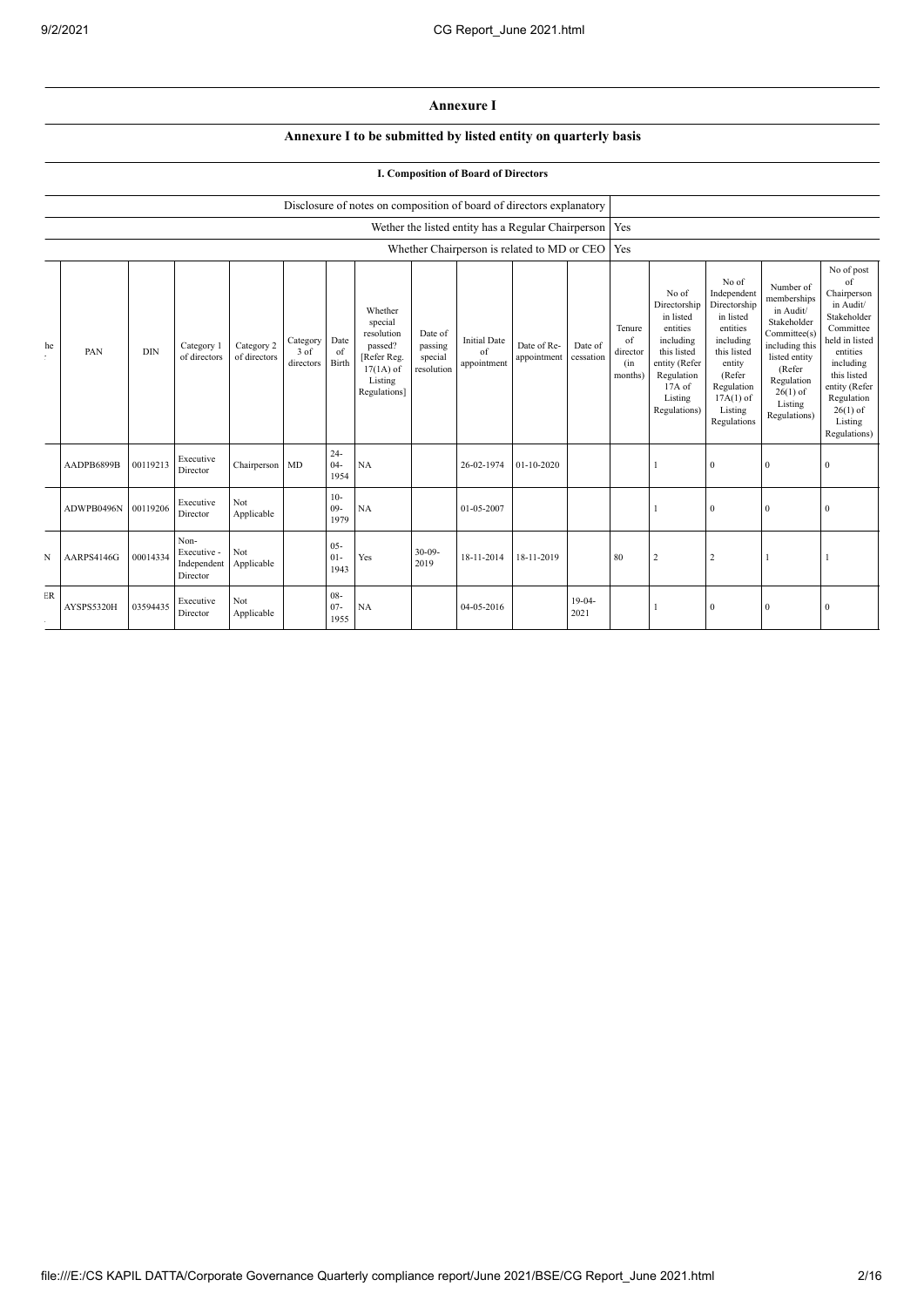|           |                      | I. Composition of Board of Directors  |                     |            |                                                |                               |                               |                          |                                                                                                      |                                             |                                          |                            |                      |                                            |                                                                                                                                                |                                                                                                                                                                      |                                               |
|-----------|----------------------|---------------------------------------|---------------------|------------|------------------------------------------------|-------------------------------|-------------------------------|--------------------------|------------------------------------------------------------------------------------------------------|---------------------------------------------|------------------------------------------|----------------------------|----------------------|--------------------------------------------|------------------------------------------------------------------------------------------------------------------------------------------------|----------------------------------------------------------------------------------------------------------------------------------------------------------------------|-----------------------------------------------|
|           |                      |                                       |                     |            |                                                |                               |                               |                          | Disclosure of notes on composition of board of directors explanatory                                 |                                             |                                          |                            |                      |                                            |                                                                                                                                                |                                                                                                                                                                      |                                               |
|           |                      |                                       |                     |            |                                                |                               |                               |                          | Wether the listed entity has a Regular Chairperson                                                   |                                             |                                          |                            |                      |                                            |                                                                                                                                                |                                                                                                                                                                      |                                               |
| <b>Sr</b> | Title<br>(Mr)<br>Ms) | Name of<br>the<br>Director            | PAN                 | <b>DIN</b> | Category 1<br>of directors                     | Category 2<br>оf<br>directors | Category<br>3 of<br>directors | Date<br>of<br>Birth      | Whether<br>special<br>resolution<br>passed?<br>[Refer Reg.<br>$17(1A)$ of<br>Listing<br>Regulations] | Date of<br>passing<br>special<br>resolution | <b>Initial Date</b><br>of<br>appointment | Date of Re-<br>appointment | Date of<br>cessation | Tenure<br>of<br>director<br>(in<br>months) | No of<br>Directorship<br>in listed<br>entities<br>including<br>this listed<br>entity (Refer<br>Regulation<br>17A of<br>Listing<br>Regulations) | No of<br>Independent<br>Directorship<br>in listed<br>entities<br>including<br>this listed<br>entity<br>(Refer<br>Regulation<br>$17A(1)$ of<br>Listing<br>Regulations | N<br>me<br>St<br>Co:<br>inc<br>lis<br>R<br>Re |
|           | Mrs                  | <b>ANJU</b><br><b>GUPTA</b>           | AAEPG2921Q 06958607 |            | Non-<br>Executive -<br>Independent<br>Director | Not<br>Applicable             |                               | $13 -$<br>$03 -$<br>1972 | NA                                                                                                   |                                             | 25-01-2017                               |                            |                      | 42                                         |                                                                                                                                                |                                                                                                                                                                      |                                               |
| 6         | Mr                   | JAI<br><b>PRAKASH</b><br><b>GUPTA</b> | AHKPG4510E 08859202 |            | Non-<br>Executive -<br>Independent<br>Director | Not<br>Applicable             |                               | $01 -$<br>$07 -$<br>1959 | NA                                                                                                   |                                             | 04-09-2020                               |                            |                      | 10                                         |                                                                                                                                                |                                                                                                                                                                      |                                               |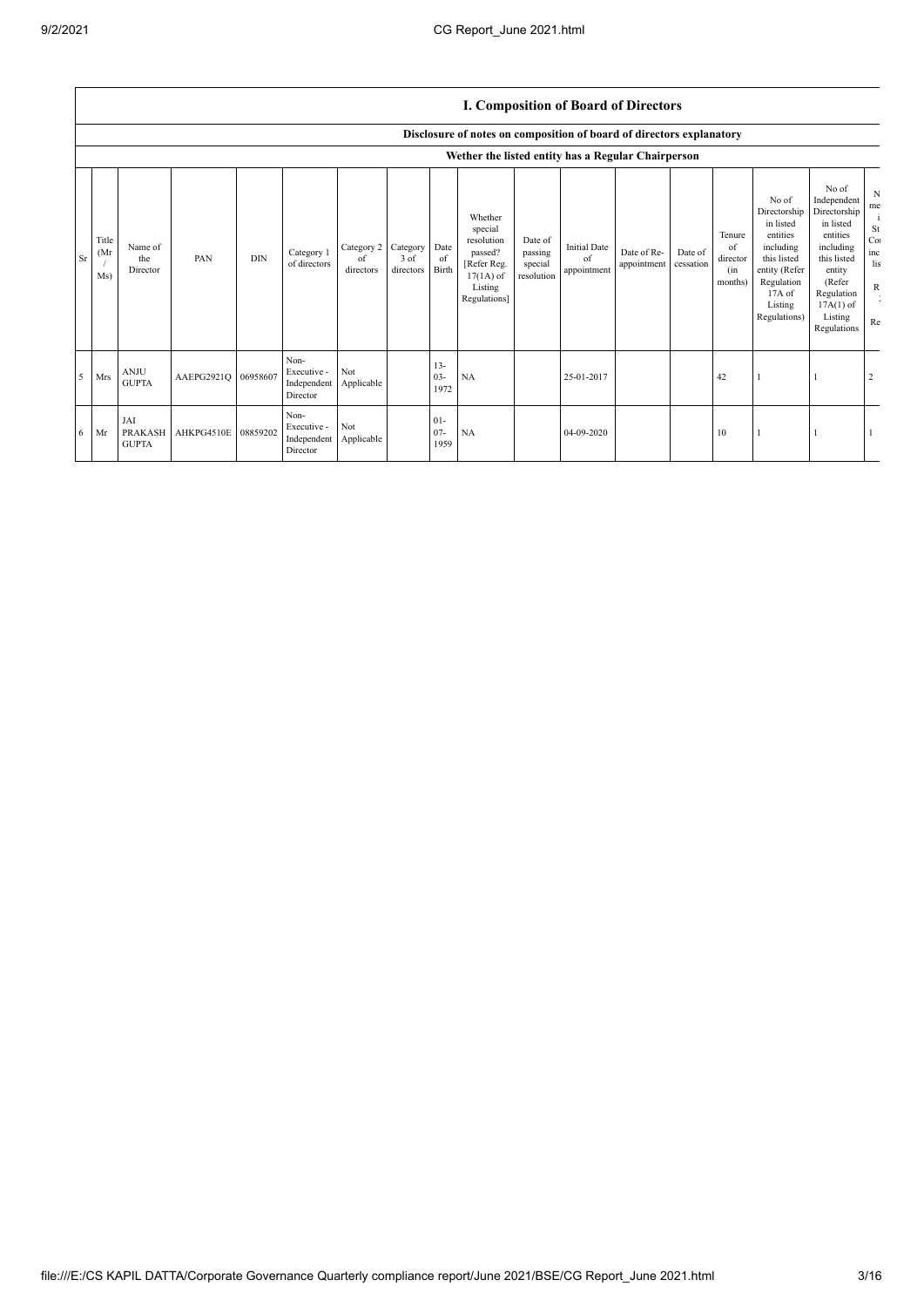|           | <b>Audit Committee Details</b> |                                       |                                         |                            |                        |                      |         |  |  |
|-----------|--------------------------------|---------------------------------------|-----------------------------------------|----------------------------|------------------------|----------------------|---------|--|--|
|           |                                | Yes                                   |                                         |                            |                        |                      |         |  |  |
| <b>Sr</b> | <b>DIN</b><br>Number           | Name of Committee<br>members          | Category 1 of directors                 | Category 2 of<br>directors | Date of<br>Appointment | Date of<br>Cessation | Remarks |  |  |
|           | 00014334                       | <b>BHARAT BHUSHAN</b><br><b>SAHNY</b> | Non-Executive - Independent<br>Director | Chairperson                | 18-11-2019             |                      |         |  |  |
| 2         | 06958607                       | <b>ANJU GUPTA</b>                     | Non-Executive - Independent<br>Director | Member                     | 25-01-2017             |                      |         |  |  |
| 3         | 00119213                       | <b>NARESH KUMAR</b><br><b>BANSAL</b>  | <b>Executive Director</b>               | Member                     | $01-10-2015$           |                      |         |  |  |
| 4         | 08859202                       | <b>JAI PRAKASH GUPTA</b>              | Non-Executive - Independent<br>Director | Member                     | $04 - 09 - 2020$       |                      |         |  |  |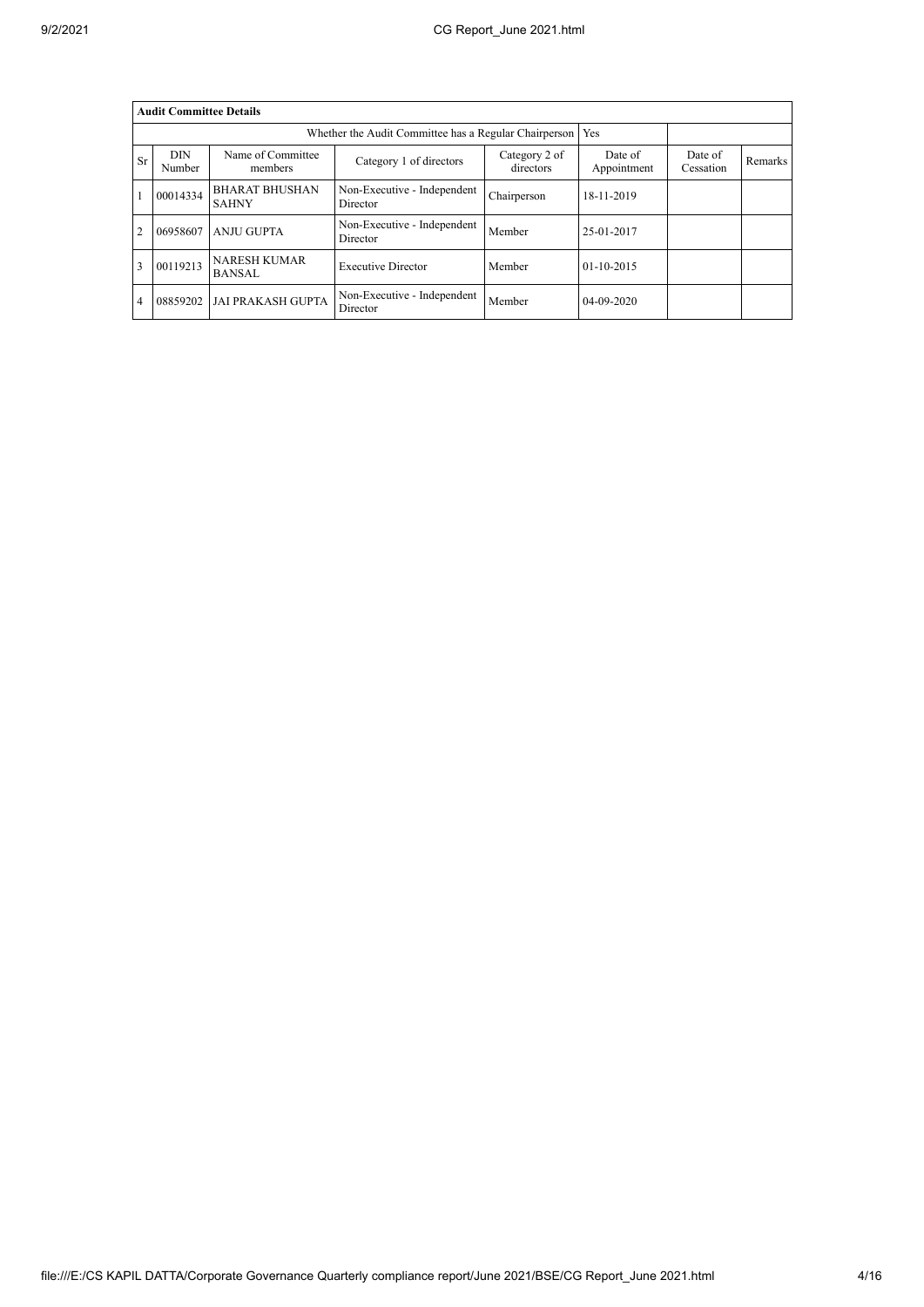|                | Nomination and remuneration committee                                             |                                       |                                         |                      |            |  |  |  |  |  |
|----------------|-----------------------------------------------------------------------------------|---------------------------------------|-----------------------------------------|----------------------|------------|--|--|--|--|--|
|                | Whether the Nomination and remuneration committee has a Regular Chairperson   Yes |                                       |                                         |                      |            |  |  |  |  |  |
| <b>Sr</b>      | <b>DIN</b><br>Number                                                              | Name of Committee<br>members          | Date of<br>Appointment                  | Date of<br>Cessation | Remarks    |  |  |  |  |  |
|                | 08859202                                                                          | <b>JAI PRAKASH GUPTA</b>              | Non-Executive - Independent<br>Director | Chairperson          | 04-09-2020 |  |  |  |  |  |
| $\overline{2}$ | 00014334                                                                          | <b>BHARAT BHUSHAN</b><br><b>SAHNY</b> | Non-Executive - Independent<br>Director | Member               | 18-11-2019 |  |  |  |  |  |
|                | 06958607                                                                          | <b>ANJU GUPTA</b>                     | Non-Executive - Independent<br>Director | Member               | 25-01-2017 |  |  |  |  |  |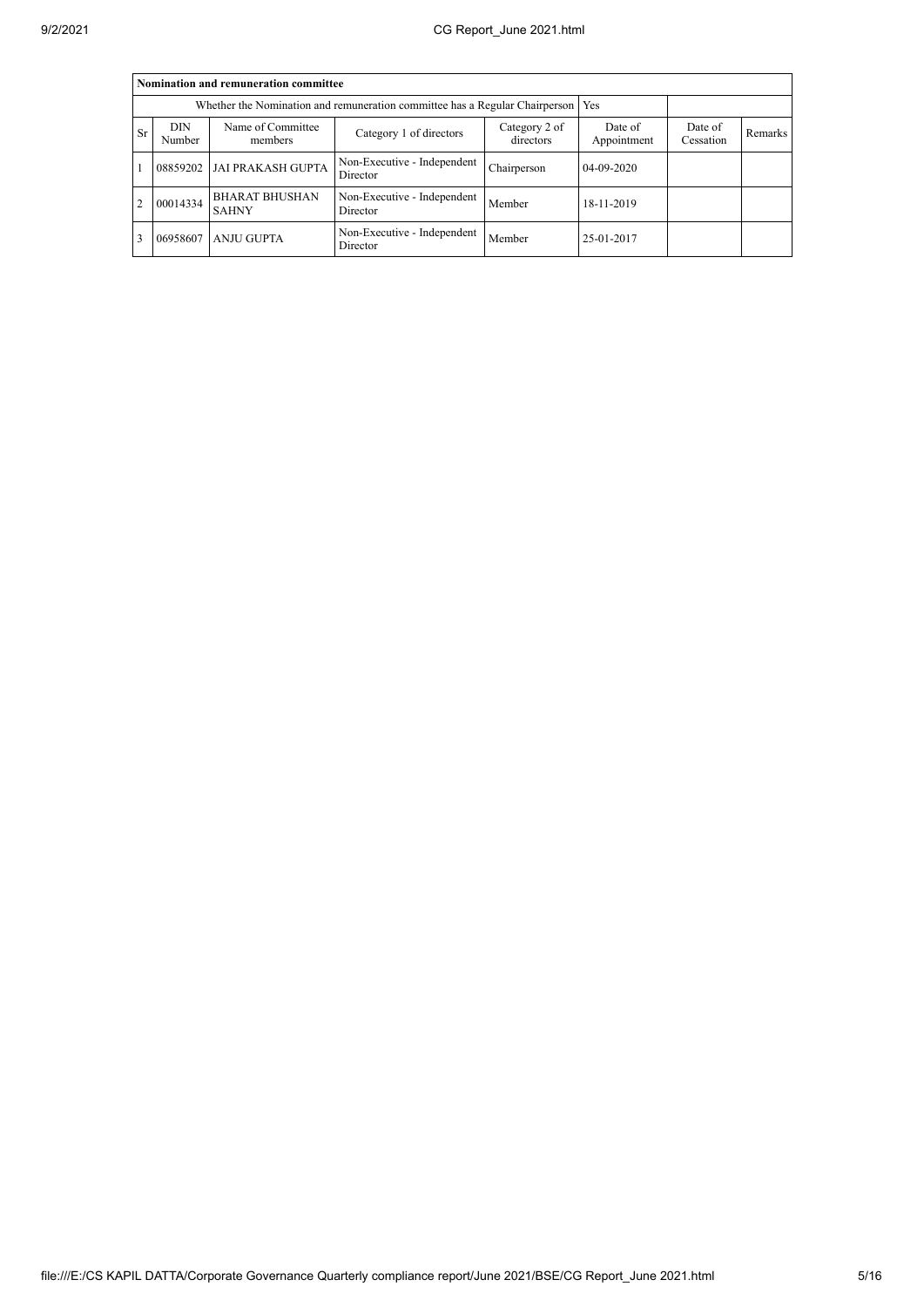|                | <b>Stakeholders Relationship Committee</b>                                       |                                       |                                         |                            |                        |                      |         |  |  |
|----------------|----------------------------------------------------------------------------------|---------------------------------------|-----------------------------------------|----------------------------|------------------------|----------------------|---------|--|--|
|                | Whether the Stakeholders Relationship Committee has a Regular Chairperson<br>Yes |                                       |                                         |                            |                        |                      |         |  |  |
| <b>Sr</b>      | <b>DIN</b><br>Number                                                             | Name of Committee<br>members          | Category 1 of directors                 | Category 2 of<br>directors | Date of<br>Appointment | Date of<br>Cessation | Remarks |  |  |
|                | 08859202                                                                         | <b>JAI PRAKASH GUPTA</b>              | Non-Executive - Independent<br>Director | Chairperson                | $04 - 09 - 2020$       |                      |         |  |  |
| $\cdot$ 2      | 00014334                                                                         | <b>BHARAT BHUSHAN</b><br><b>SAHNY</b> | Non-Executive - Independent<br>Director | Member                     | 18-11-2019             |                      |         |  |  |
| $\mathbf{3}$   | 00119206                                                                         | <b>RICHI BANSAL</b>                   | <b>Executive Director</b>               | Member                     | $02 - 04 - 2014$       |                      |         |  |  |
| $\overline{4}$ | 06958607                                                                         | <b>ANJU GUPTA</b>                     | Non-Executive - Independent<br>Director | Member                     | 25-01-2017             |                      |         |  |  |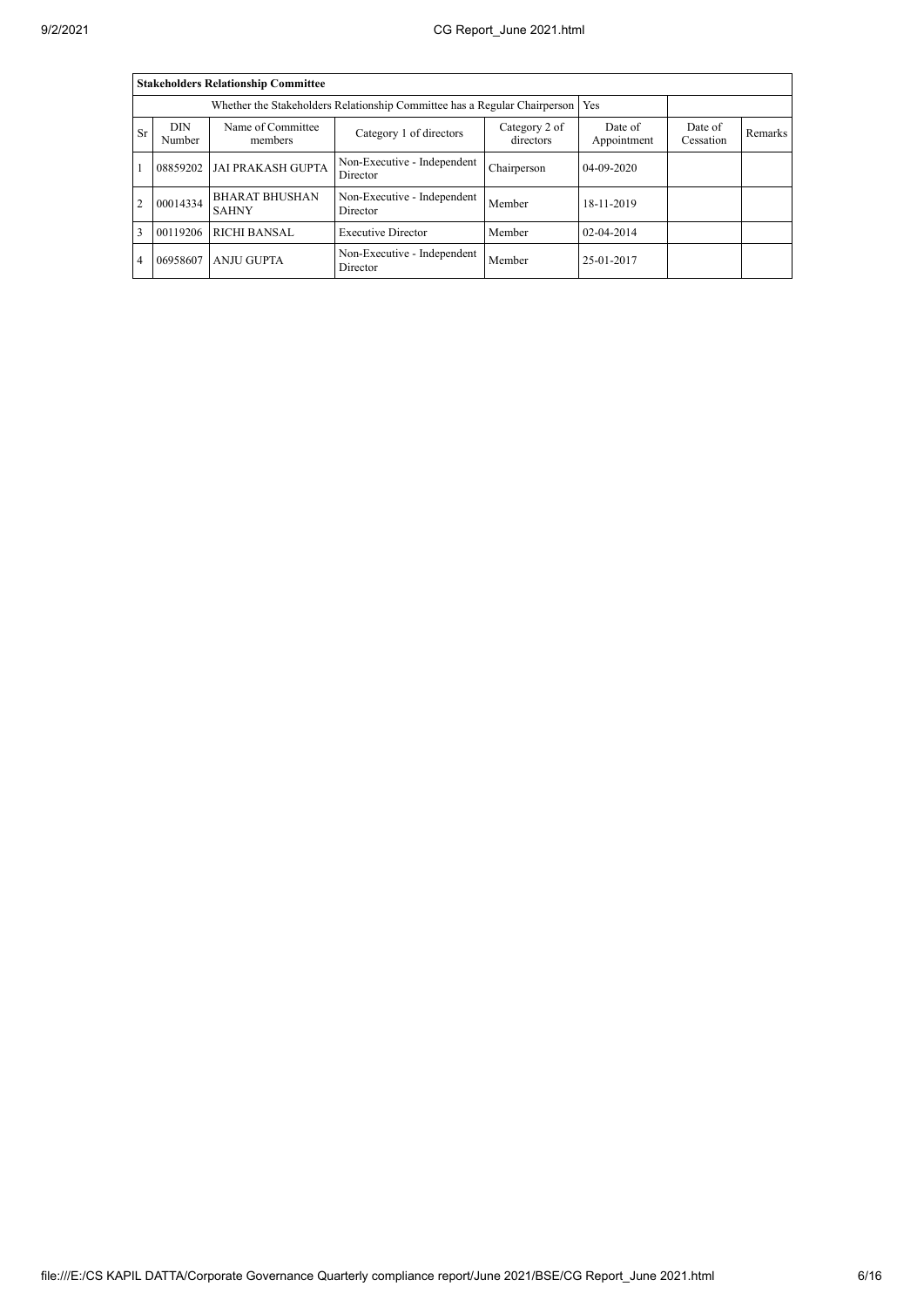|           | <b>Risk Management Committee</b> |                                                                 |                            |                            |                        |                      |         |  |  |
|-----------|----------------------------------|-----------------------------------------------------------------|----------------------------|----------------------------|------------------------|----------------------|---------|--|--|
|           |                                  | Whether the Risk Management Committee has a Regular Chairperson |                            |                            |                        |                      |         |  |  |
| <b>Sr</b> | DIN<br>Number                    | Name of Committee<br>members                                    | Category 1 of<br>directors | Category 2 of<br>directors | Date of<br>Appointment | Date of<br>Cessation | Remarks |  |  |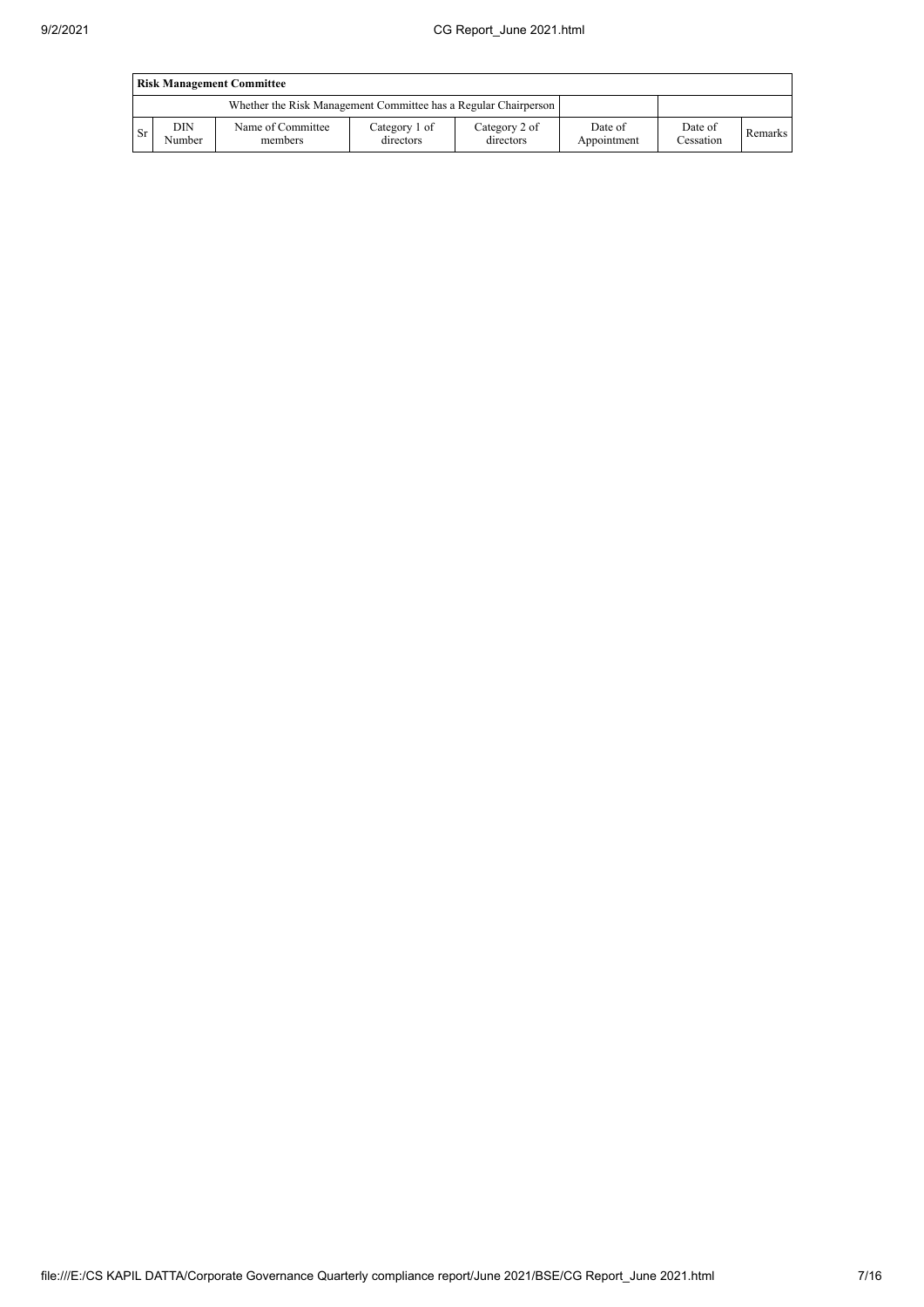|                | <b>Corporate Social Responsibility Committee</b>                                                              |                                       |                                         |             |                        |                      |                |  |  |  |
|----------------|---------------------------------------------------------------------------------------------------------------|---------------------------------------|-----------------------------------------|-------------|------------------------|----------------------|----------------|--|--|--|
|                | Whether the Corporate Social Responsibility Committee has a Regular Chairperson<br>Yes                        |                                       |                                         |             |                        |                      |                |  |  |  |
| <b>Sr</b>      | <b>DIN</b><br>Name of Committee<br>Category 2 of<br>Category 1 of directors<br>directors<br>Number<br>members |                                       |                                         |             | Date of<br>Appointment | Date of<br>Cessation | <b>Remarks</b> |  |  |  |
|                | 06958607                                                                                                      | <b>ANJU GUPTA</b>                     | Non-Executive - Independent<br>Director | Chairperson | 25-01-2017             |                      |                |  |  |  |
| $\overline{2}$ | 00014334                                                                                                      | <b>BHARAT BHUSHAN</b><br><b>SAHNY</b> | Non-Executive - Independent<br>Director | Member      | 18-11-2019             |                      |                |  |  |  |
| $\mathbf{3}$   | 00119213                                                                                                      | <b>NARESH KUMAR</b><br><b>BANSAL</b>  | <b>Executive Director</b>               | Member      | 10-08-2016             |                      |                |  |  |  |
| $\overline{4}$ | 00119206                                                                                                      | <b>RICHI BANSAL</b>                   | <b>Executive Director</b>               | Member      | 10-08-2016             |                      |                |  |  |  |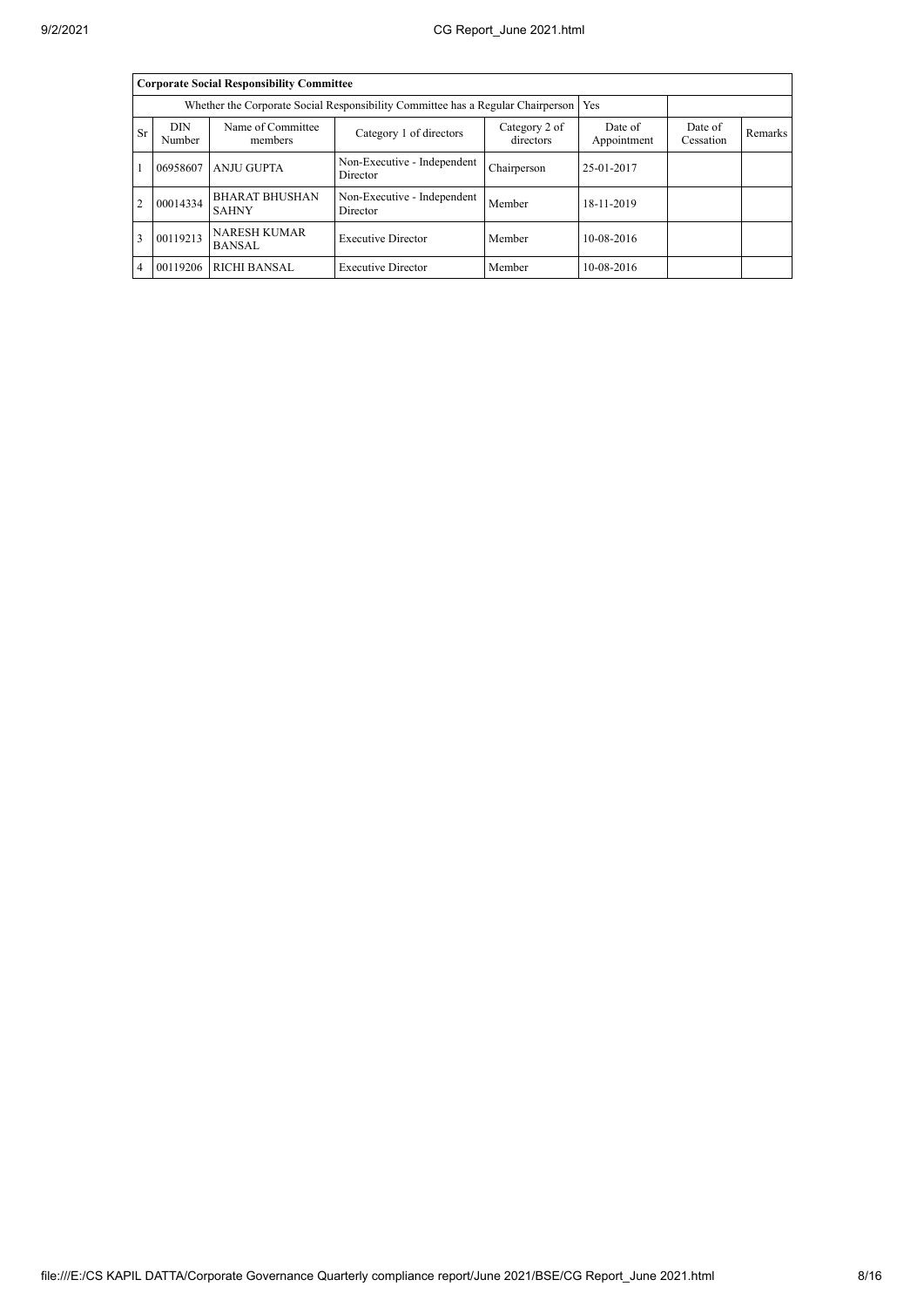| <b>Other Committee</b> |                                                                                                                                     |                                             |  |        |  |  |  |  |  |
|------------------------|-------------------------------------------------------------------------------------------------------------------------------------|---------------------------------------------|--|--------|--|--|--|--|--|
|                        | Sr   DIN Number   Name of Committee members   Name of other committee   Category 1 of directors   Category 2 of directors   Remarks |                                             |  |        |  |  |  |  |  |
| 00119213               | NARESH KUMAR BANSAL   FINANCE COMMITTEE   Executive Director                                                                        |                                             |  | Member |  |  |  |  |  |
| 00119206               | <b>RICHI BANSAL</b>                                                                                                                 | <b>FINANCE COMMITTEE</b> Executive Director |  | Member |  |  |  |  |  |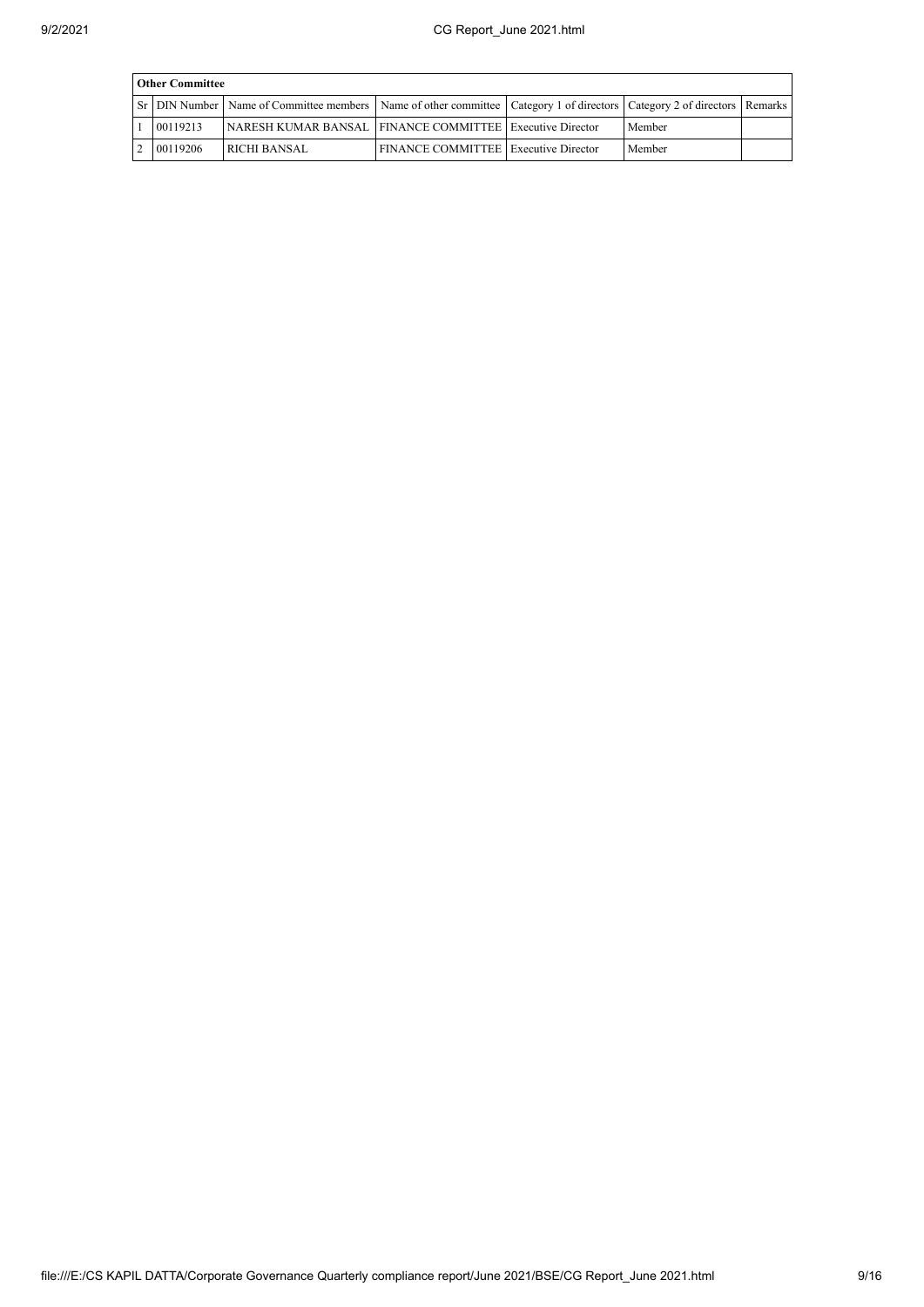$\Gamma$ 

┑

|                | Annexure 1                                                          |                                                               |                                                                   |                                       |                                                     |                                           |                                                           |  |
|----------------|---------------------------------------------------------------------|---------------------------------------------------------------|-------------------------------------------------------------------|---------------------------------------|-----------------------------------------------------|-------------------------------------------|-----------------------------------------------------------|--|
|                | <b>Annexure 1</b>                                                   |                                                               |                                                                   |                                       |                                                     |                                           |                                                           |  |
|                | <b>III. Meeting of Board of Directors</b>                           |                                                               |                                                                   |                                       |                                                     |                                           |                                                           |  |
|                | Disclosure of notes on meeting of board of<br>directors explanatory |                                                               |                                                                   |                                       |                                                     |                                           |                                                           |  |
| <b>Sr</b>      | $Date(s)$ of meeting<br>$(if any)$ in the<br>previous quarter       | $Date(s)$ of<br>meeting (if any)<br>in the current<br>quarter | Maximum gap between<br>any two consecutive (in<br>number of days) | Notes for<br>not<br>providing<br>Date | Whether<br>requirement of<br>Ouorum met<br>(Yes/No) | Number of<br><b>Directors</b><br>present* | No. of Independent<br>Directors attending<br>the meeting* |  |
| 1              | 27-01-2021                                                          |                                                               |                                                                   |                                       | Yes                                                 | 6                                         | 3                                                         |  |
| $\overline{2}$ | 12-02-2021                                                          |                                                               | 15                                                                |                                       | Yes                                                 | 6                                         | 3                                                         |  |
| $\overline{3}$ | 29-03-2021                                                          |                                                               | 44                                                                |                                       | Yes                                                 | 6                                         | 3                                                         |  |
| $\overline{4}$ |                                                                     | 18-06-2021                                                    | 80                                                                |                                       | Yes                                                 | 6                                         | 3                                                         |  |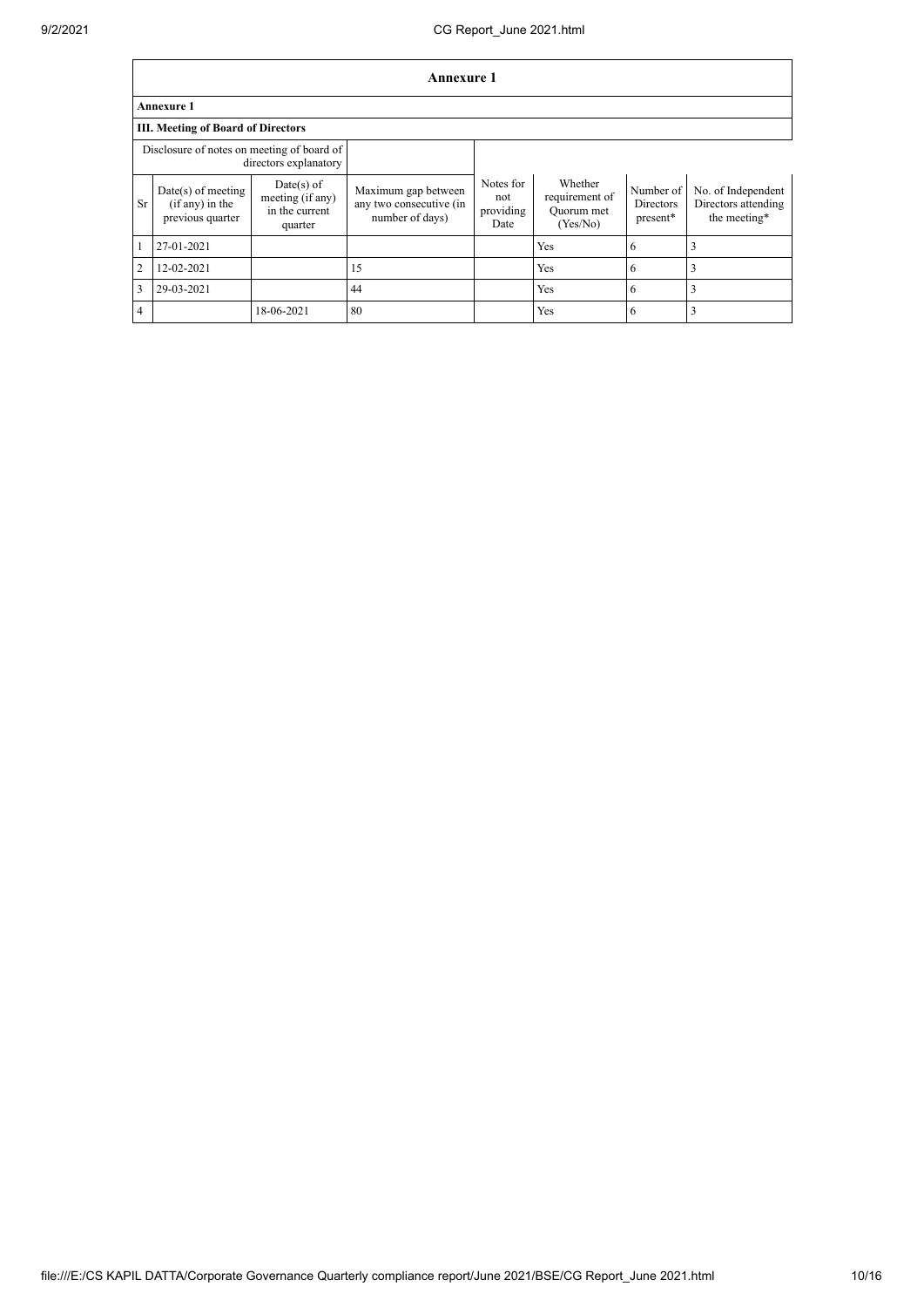$\overline{1}$ 

٦

|                | Annexure 1                                               |                                                                                                            |                                                                      |                               |                                       |                                                        |                                       |                                                                          |  |
|----------------|----------------------------------------------------------|------------------------------------------------------------------------------------------------------------|----------------------------------------------------------------------|-------------------------------|---------------------------------------|--------------------------------------------------------|---------------------------------------|--------------------------------------------------------------------------|--|
|                | <b>IV. Meeting of Committees</b>                         |                                                                                                            |                                                                      |                               |                                       |                                                        |                                       |                                                                          |  |
|                | Disclosure of notes on meeting of committees explanatory |                                                                                                            |                                                                      |                               |                                       |                                                        |                                       |                                                                          |  |
| <b>Sr</b>      | Name of<br>Committee                                     | $Date(s)$ of meeting (Enter<br>dates of Previous quarter and<br>Current quarter in<br>chronological order) | Maximum gap<br>between any two<br>consecutive (in<br>number of days) | Name of<br>other<br>committee | Reson for<br>not<br>providing<br>date | Whether<br>requirement<br>of Quorum<br>met<br>(Yes/No) | Number<br>of<br>Directors<br>present* | No. $of$<br>Independent<br><b>Directors</b><br>attending the<br>meeting* |  |
| $\vert$ 1      | Corporate<br>Social<br>Responsibility<br>Committee       | 12-02-2021                                                                                                 |                                                                      |                               |                                       | Yes                                                    | 4                                     | $\overline{\mathbf{c}}$                                                  |  |
| $\overline{2}$ | Audit<br>Committee                                       | 12-02-2021                                                                                                 |                                                                      |                               |                                       | Yes                                                    | 4                                     | 3                                                                        |  |
| 3              | Audit<br>Committee                                       | 18-06-2021                                                                                                 | 125                                                                  |                               |                                       | Yes                                                    | 4                                     | 3                                                                        |  |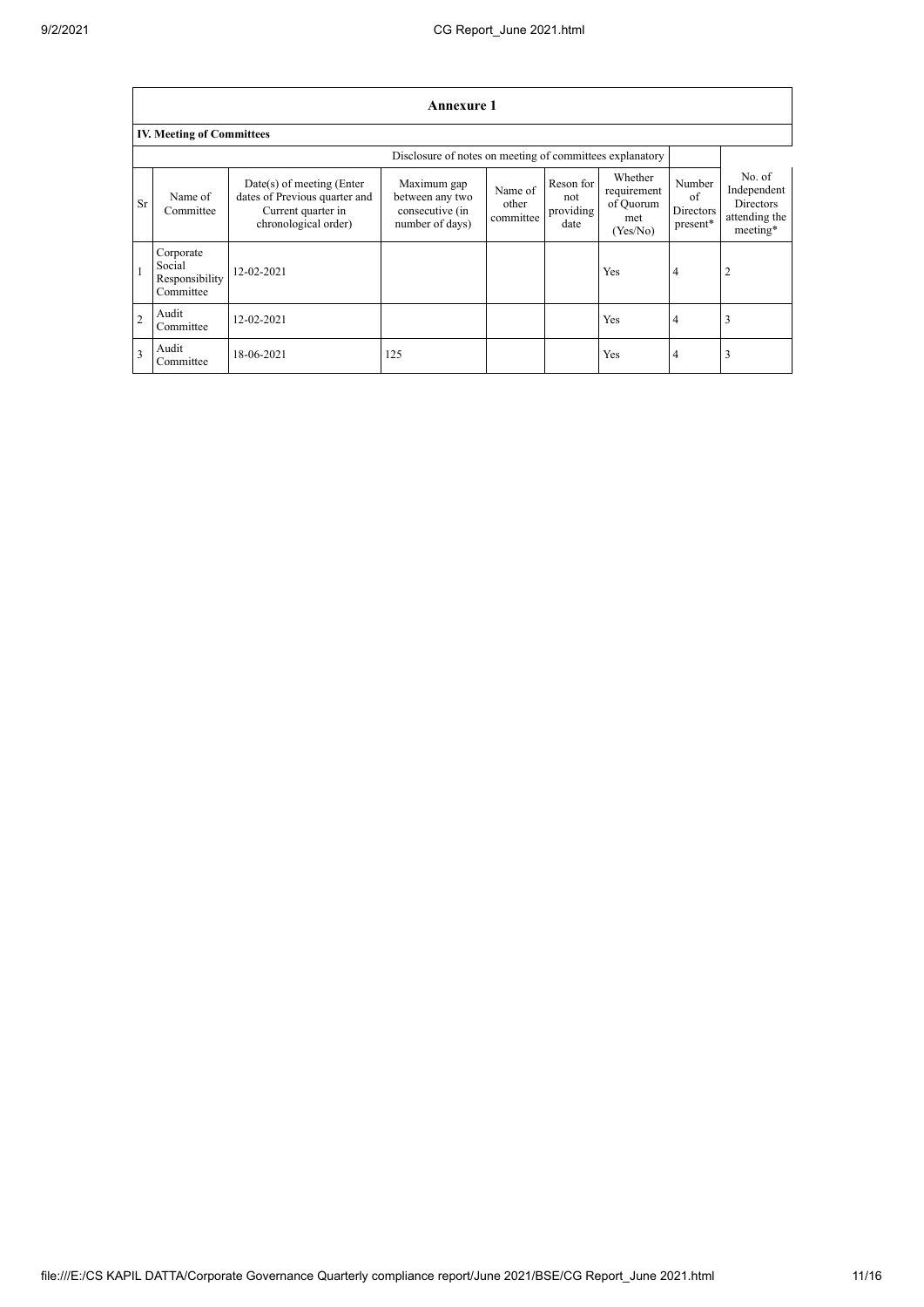|              | Annexure 1                                                                                                |                                  |                                                                    |  |  |  |  |  |
|--------------|-----------------------------------------------------------------------------------------------------------|----------------------------------|--------------------------------------------------------------------|--|--|--|--|--|
|              | V. Related Party Transactions                                                                             |                                  |                                                                    |  |  |  |  |  |
|              | Subject                                                                                                   | Compliance status<br>(Yes/No/NA) | If status is "No" details of non-<br>compliance may be given here. |  |  |  |  |  |
|              | Whether prior approval of audit committee obtained                                                        | Yes                              |                                                                    |  |  |  |  |  |
| 2            | Whether shareholder approval obtained for material RPT                                                    | NA                               |                                                                    |  |  |  |  |  |
| $\mathbf{3}$ | Whether details of RPT entered into pursuant to omnibus approval<br>have been reviewed by Audit Committee | NA                               |                                                                    |  |  |  |  |  |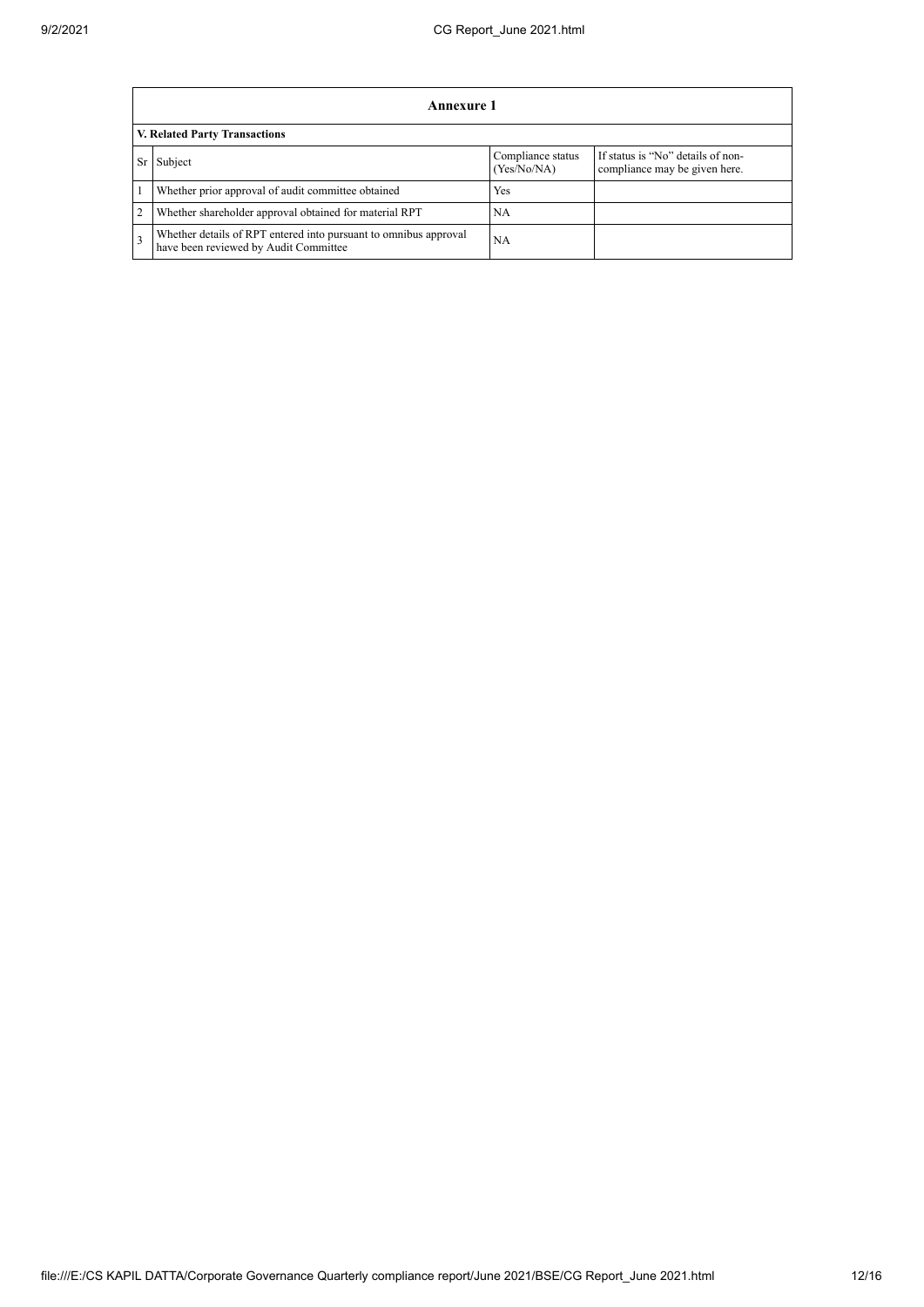| <b>Annexure 1</b>       |                                                                                                                                                                                                                 |                               |  |  |  |
|-------------------------|-----------------------------------------------------------------------------------------------------------------------------------------------------------------------------------------------------------------|-------------------------------|--|--|--|
| <b>VI. Affirmations</b> |                                                                                                                                                                                                                 |                               |  |  |  |
|                         | Sr Subject                                                                                                                                                                                                      | Compliance<br>status (Yes/No) |  |  |  |
|                         | The composition of Board of Directors is in terms of SEBI (Listing obligations and disclosure requirements)<br>Regulations, 2015                                                                                | Yes                           |  |  |  |
| $\overline{2}$          | The composition of the following committees is in terms of SEBI(Listing obligations and disclosure requirements)<br>Regulations, 2015 a. Audit Committee                                                        | Yes                           |  |  |  |
| 3                       | The composition of the following committees is in terms of SEBI(Listing obligations and disclosure requirements)<br>Regulations, 2015. b. Nomination & remuneration committee                                   | Yes                           |  |  |  |
| $\overline{4}$          | The composition of the following committees is in terms of SEBI(Listing obligations and disclosure requirements)<br>Regulations, 2015. c. Stakeholders relationship committee                                   | Yes                           |  |  |  |
| 5                       | The composition of the following committees is in terms of SEBI(Listing obligations and disclosure requirements)<br>Regulations, 2015. d. Risk management committee (applicable to the top 500 listed entities) | NA                            |  |  |  |
| 6                       | The committee members have been made aware of their powers, role and responsibilities as specified in SEBI<br>(Listing obligations and disclosure requirements) Regulations, 2015.                              | Yes                           |  |  |  |
| $\overline{7}$          | The meetings of the board of directors and the above committees have been conducted in the manner as specified in<br>SEBI (Listing obligations and disclosure requirements) Regulations, 2015.                  | Yes                           |  |  |  |
| 8                       | This report and/or the report submitted in the previous quarter has been placed before Board of Directors.                                                                                                      | Yes                           |  |  |  |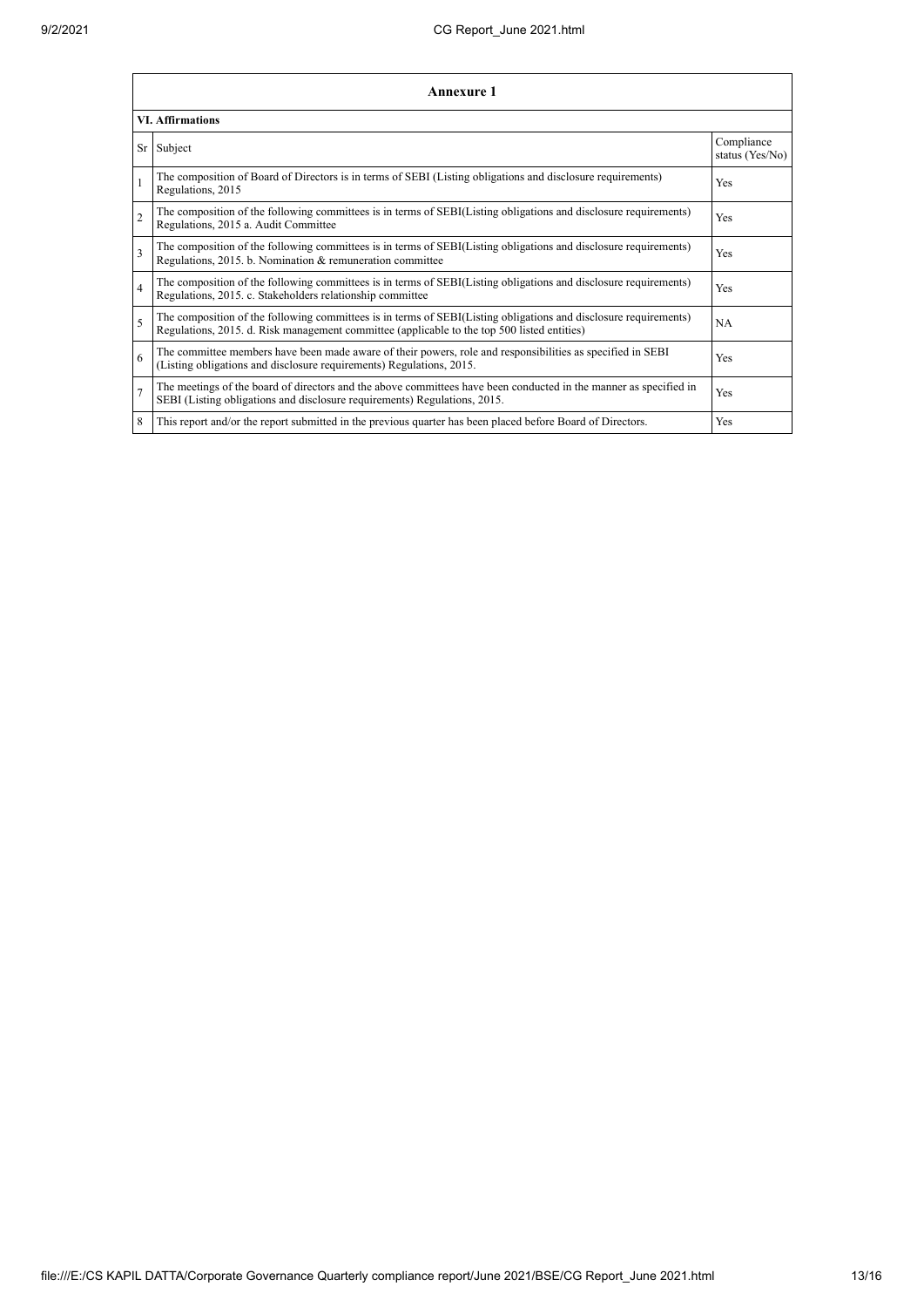| <b>Annexure 1</b> |                   |                                          |  |
|-------------------|-------------------|------------------------------------------|--|
| <b>Sr</b>         | Subject           | Compliance status                        |  |
|                   | Name of signatory | KAPIL DATTA                              |  |
| $\overline{2}$    | Designation       | Company Secretary and Compliance Officer |  |